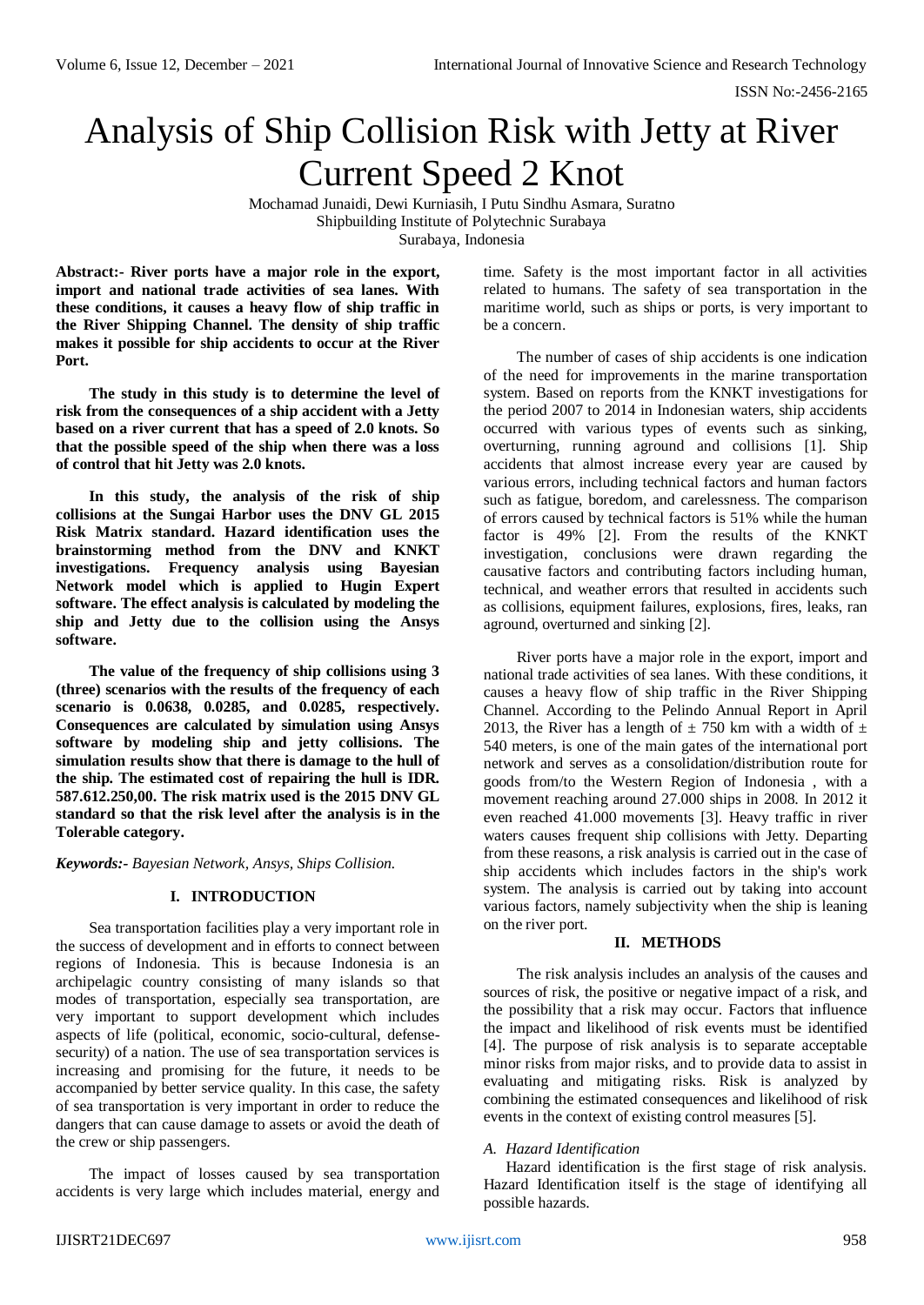#### *B. Frequence Analysis*

Frequency analysis is the stage of determining the cause of ship accidents and how often these accidents occur within a certain period of time. To calculate the frequency value in this study using the Bayesian Network (BN) method. The software to analyze the frequency value is Hugin Expert software. Hugin Expert is an analysis software that adopts Bayesian Network method to calculate conditional network probability from Bayesian Network structure. Bayesian Network (BN) or more abbreviated Bayesian Nets is a directed acyclic graph (Directed Acyclyc Graph) and belongs to the family of graphic models (Graphical Models). Usually Bayesian Network is used to analyze the probability of events using conditional probability as a basis. The value of the probability of occurrence is obtained by combining the probability distribution or function of different parameters and changing the probability value if there is a new data change. The Bayesian Network (BN) structure classically consists of nodes and arcs. The value of the node can be discrete or continuous, and the most widely used is the discrete node [9].

The basic formula for the equation of Bayes' theorem is :

$$
P(A/B) = \frac{P(B/A)xP(A)}{P(B)}
$$
  
Or  

$$
P(A/B) = \frac{P(A)P(B/A)}{P(B/A)P(A) + P(B/A^{c})P(A^{c})}
$$

where:

P(A|B) is the probability of A occurring if the value of B is known.

P(B|A) is the probability of B occurring if the value of A is known.

P(A) is the value of the probability of A P(B) is the value of the probability of B.



Fig. 1: Exemple Bayesian Network

Bayesian Network consisting of nodes A, B, and C is considered as a random variable. Node C is affected by node A & node B. Node C is the parent while node A  $\&$  B is the child.

#### *C. Consequence Analysis*

Consequence Analysis is the stage of determining the impact or consequences that occur due to ship accidents. There are many methods that can be used to calculate the consequences of a ships collision. In this study using ANSYS Explicit Dynamics software to analyze the damage to the hull due to a collision with the Jetty through the Finite Element Method (FEM) approach. ANSYS Explicit Dynamics is a software that can simulate the response of structures to loading in a short duration such as collisions and others.

Because the river current has a speed of 2.0 knots towards the east, so the possible speed of the ship when it lost control that hit Jetty is 2.0 knots [18]. Then the ship's impact energy uses a speed of 2.0 knots. The combination of frequency and consequences to be applied to the DNV GL Risk Matrix (2015) uses the frequency value of 3 (three) scenarios and the consequence value with a ship speed of 2.0 knots. To calculate the magnitude of the deformation of the hull plate due to hitting the Jetty by using the collision energy formula between the ship and the Jetty. The equation for the ship's impact energy formula based on the size of the ship leaning on the dock is as follows [8][17][19]:

$$
E_n = \frac{WV^2}{2g} C_m C_e C_s C_c
$$

Where:

 $E_n$  = normal impact energy (tonm).

 $W =$ ship weight (ton).<br>  $V =$ speed of the ship of

 = speed of the ship docking in the perpendicular direction (m/s).

 $g =$  gravity (m/s<sup>2</sup>).

 $C_m$  = mass coefficient.

 $C_e$  = eccentricity coefficient.

 $C_s$  = roughness coefficient.

 $C_c$  = shape coefficient of mooring.

| Oil Tanker Ships |                      |  |  |  |  |
|------------------|----------------------|--|--|--|--|
| LoA              | : 160m               |  |  |  |  |
| <b>LPP</b>       | :154m                |  |  |  |  |
| <b>Breadth</b>   | :27m                 |  |  |  |  |
| Depth            | : $11,5m$            |  |  |  |  |
| Draught          | : $5,2m$             |  |  |  |  |
| Speed            | $: 13$ knots         |  |  |  |  |
| Engine           | : MAN B & W 6.650 HP |  |  |  |  |
| Deadweight       | : 17500 ton          |  |  |  |  |
| Gros tonnage     | : 13964 ton          |  |  |  |  |
| Crew             | : 37                 |  |  |  |  |

Table. 1: Ships Dimension



Fig. 2: Jetty Dimension

#### *D. Risk Analysis*

Risk analysis is a stage in determining the risks that occur due to ship accidents. The known risks are then displayed in the form of a risk matrix. Assessment of the risk level of the identified activities in relation to the level of likelihood and severity can be seen in the risk table below. In this study, the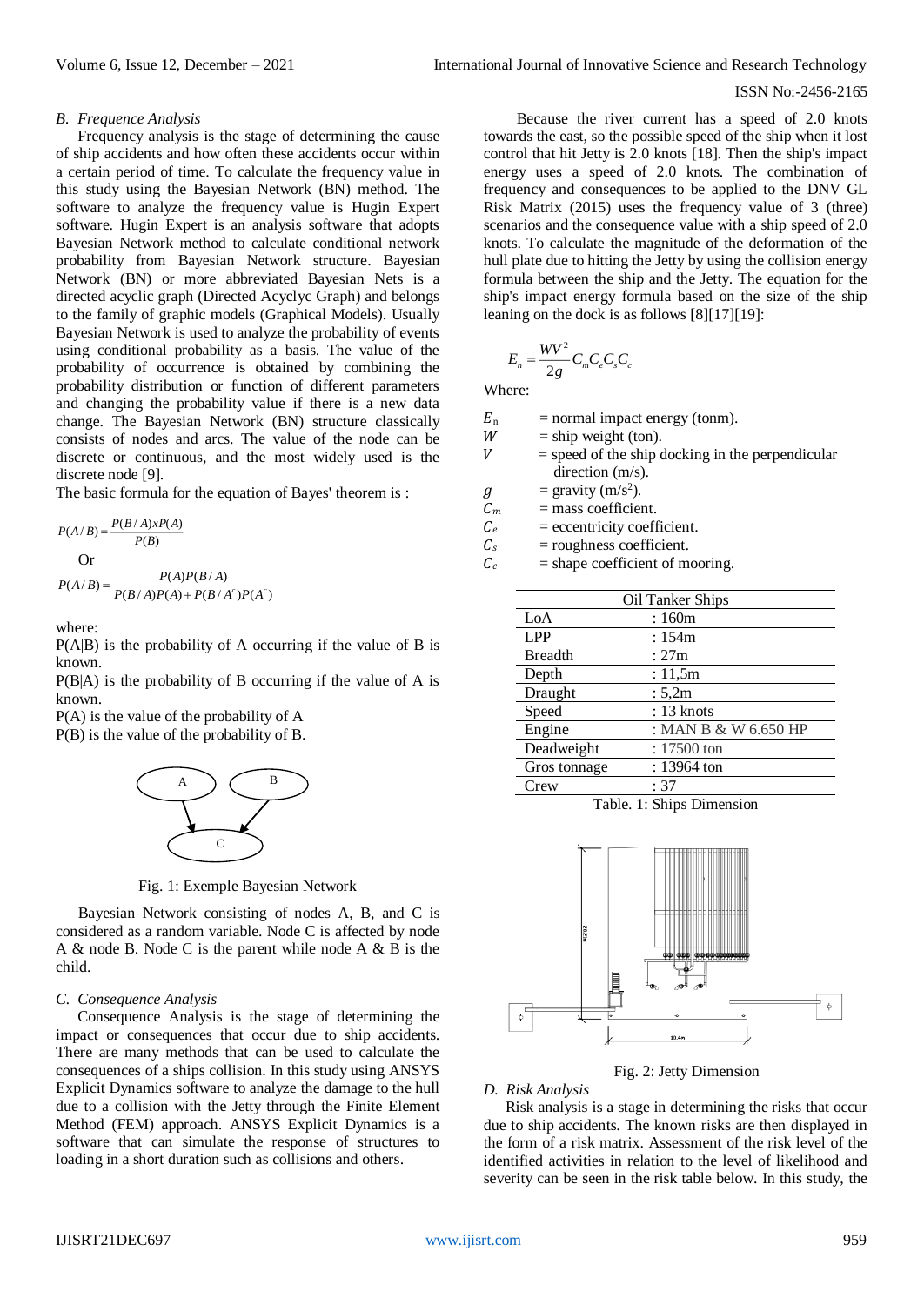risk matrix reference standard used is the risk matrix standard from Det Norske Veritas GL (DNV GL 2015) [10].





#### *E. Risk Summation*

The summation of risk is the stage of determining the level of risk of a system into a risk matrix. The risk matrix used is the DNV GL risk matrix (2015) [10]. The level of risk that may occur is at risk level 1 to risk level 4.

#### **III. RESULT**

#### *A. Hazard Identification*

The purpose of hazard identification is to identify sources of hazards that can result in ship accidents. Hazard identification can use historical data or expert judgment. Based on research from the DNV report 2003 and investigations that have been carried out by KNKT in general, the sources of danger that result in ship accidents are [2] [11]:

- There is a disturbance when the officer is at work.
- (Human Factor).
- Failure of INS/IBS (Integrated Navigational System /Integrated Bridge System, including software)(Navigasi failure)
- Bridge and poor physical working conditions. (Engine failure)
- Wrong in predicting the traffic situation. (Weather, visibility)
- Officers who are not familiar or do not quite understand properly about the ship. (Human Factor)

#### *B. Frequence Analysis*

The Bayesian Network structure model in this study refers to the Bayesian Network structure research conducted by DNV report (2003), Aldara (2020) [6] [7]. For the calculation of frequency analysis using 3 (three) scenarios that allow a ship to collide with a Jetty.

The Bayesian Network structure model that can cause ship collisions can be seen as shown in Figure 4.



Fig. 4: Bayesian Network Structure of Collision Ships

These three scenarios are adopted from research conducted by DNV (2003) regarding the process of ship collision [6]. The 3 scenarios can be explained in Figure 5.



Fig. 5: Scenario Ships Collision

- Scenario 1: The ship was supposed to change course to dock but the ship collided with Jetty.
- Scenario 2: The ship was on track to dock but the ship ended up crashing into Jetty.
- Scenario 3: The ship changes course with a suitable course to dock but the ship ends up crashing into Jetty.

To calculate the frequency value using the Bayesian Network based on the results of the previous hazard identification, it is necessary to enter the value of each node. The occurrence of ship accidents due to loss of control because it is influenced by several factors, namely: weather, human performance, engine failure, or failure of the steering system.

The first step is to determine the probability of each node that has been created in the Hugin Expert software. The following is an explanation of each node along with the probabilities of these nodes: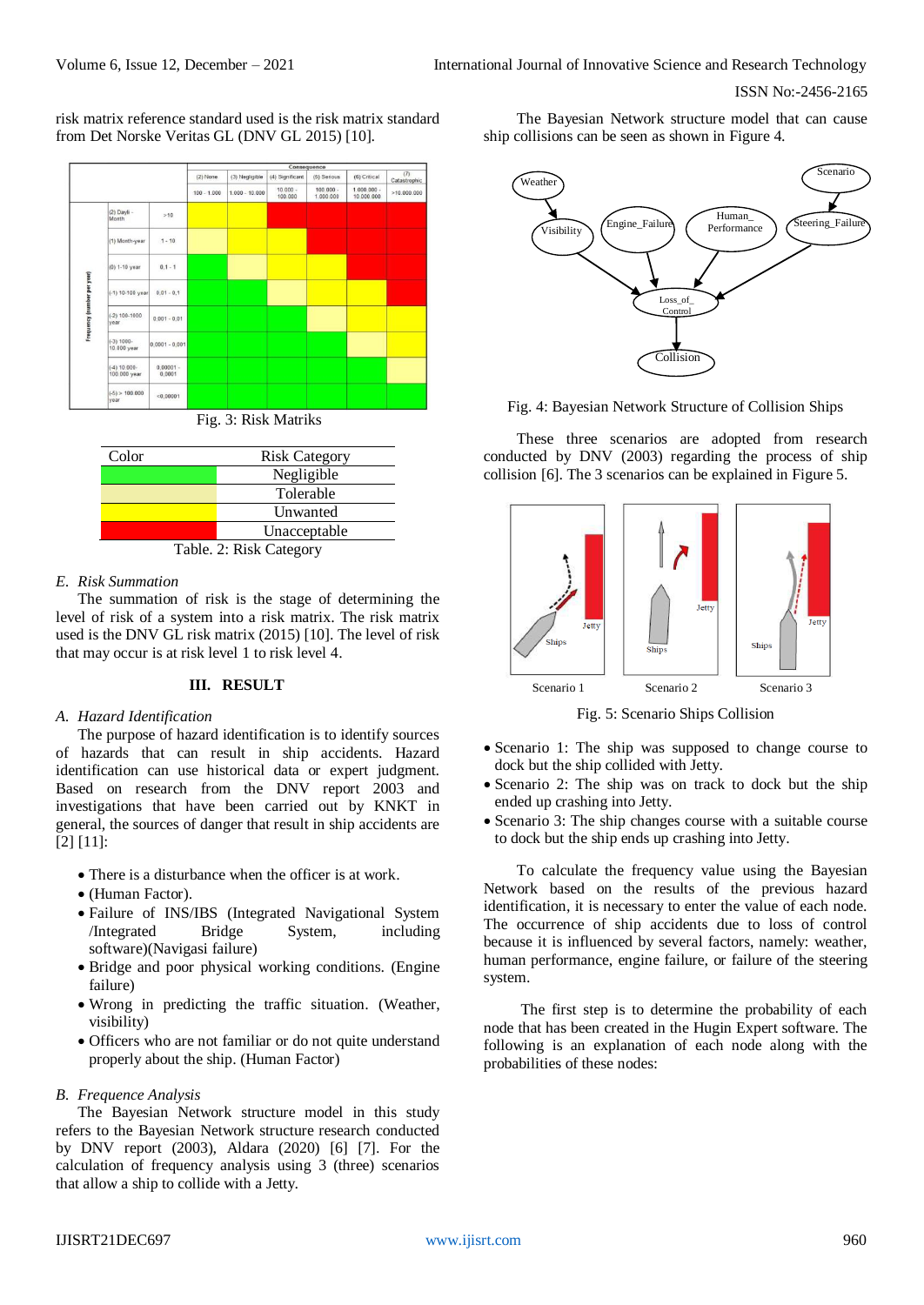a) Scenario .

The scenario node explains the occurrence of ship deviations from the proper path in a narrow area trajectory. The probability value of deviation occurs [6].

- Scenario 1:0.669
- Scenario 2 : 0.003
- Scenario 3 : 0.002
- b) Weather.

The *Weather* node defines a description of the weather conditions [12].

- *Good Weather* : 0.993
- Bad Weather/Heavy Rain : 0.007.
- c) Visibility.

The Visibility node describes the ship's visibility around the pier area related to the weather [6].

- $\bullet$  < 1 nm.
- $\bullet$  > 1 nm.
- d) Engine Failure.

The Engine Failure node explains the probability of damage to the ship's propulsion engine [13].

- Engine Failure : 0.000014
- No Engine Failure. : 0.999986
- e) Human Performance.

The Human performance node explains the influence of human factors on its performance which can result in ship accidents [14].

- Good Human Performance : 0.9950902
- Bad Human Performance : 0.0049098
- f) Steering Failure.

The steering failure node explains the reliability of the steering system which functions as the ship's bow [15].

- Steering Failure : 0.0000343
- No Steering Failure : 0.9999657
- g) Loss of Control.

The Node loss of control explains the possibility of the ship losing control due to engine failure, steering system failure, human factors, or weather conditions. The loss of control node states that the ship is in two possible conditions, namely [6].

- Loss of Control
- No Loss of Control

At this node the probability value is 1 if the ship loses control, resulting in a ship accident. The probability value is 0 when visibility is good, there is no engine failure, no control system failure occurs, and workers have good performance so that the ship is under control.

The Node collision explains the occurrence of a ship collision with a Jetty in the Ship in Cross Area because it is not in the actual traffic lane. The probability of a ship colliding with a Jetty at Ship in Cross Area using the 1999 Spouge formula is : 0.0813 [16].

The next step is to apply the Bayesian Network structure based on the nodes and the probability that has been planned on the Hugin Expert software to obtain the frequency value of ship accidents or collisions.

*The results of the simulation frequency values from the Hugin Expert software that have been applied to the Bayesian Network (BN) structure for ship collisions are as shown in table 3.*

| Oil Tanker Ships    |                |  |  |  |  |
|---------------------|----------------|--|--|--|--|
| Frekuensi           |                |  |  |  |  |
| Scenario $1_{(BN)}$ | 0.0638         |  |  |  |  |
| Scenario $2_{(BN)}$ | 0.0285         |  |  |  |  |
| Scenario $3_{(BN)}$ | 0.0285         |  |  |  |  |
| ------              | $\cdot$ $\sim$ |  |  |  |  |

Table 3: Frekuensi Scenario $_{(BN)}$ 

#### *C. Consequence Analysis*

h) Collision

Consequences that occur as a result of ship accidents using ANSYS Explicit Dynamics software. Analysis of damage to the hull with the Finite Element Method (FEM) approach. The process and result of consequence analysis using Ansys software on a ship collision with a speed of 2.0 knots as shown in Figures 6 & 7 . The ship's impact energy at a speed of 2.0 knots is  $(E_n) = 3.147,063$  kNm.



Fig. 6:- Collision Ships Process



Fig. 7: Hull deformation

After running on the ANSYS Explicit Dynamics software, the results are as shown in table 4 below :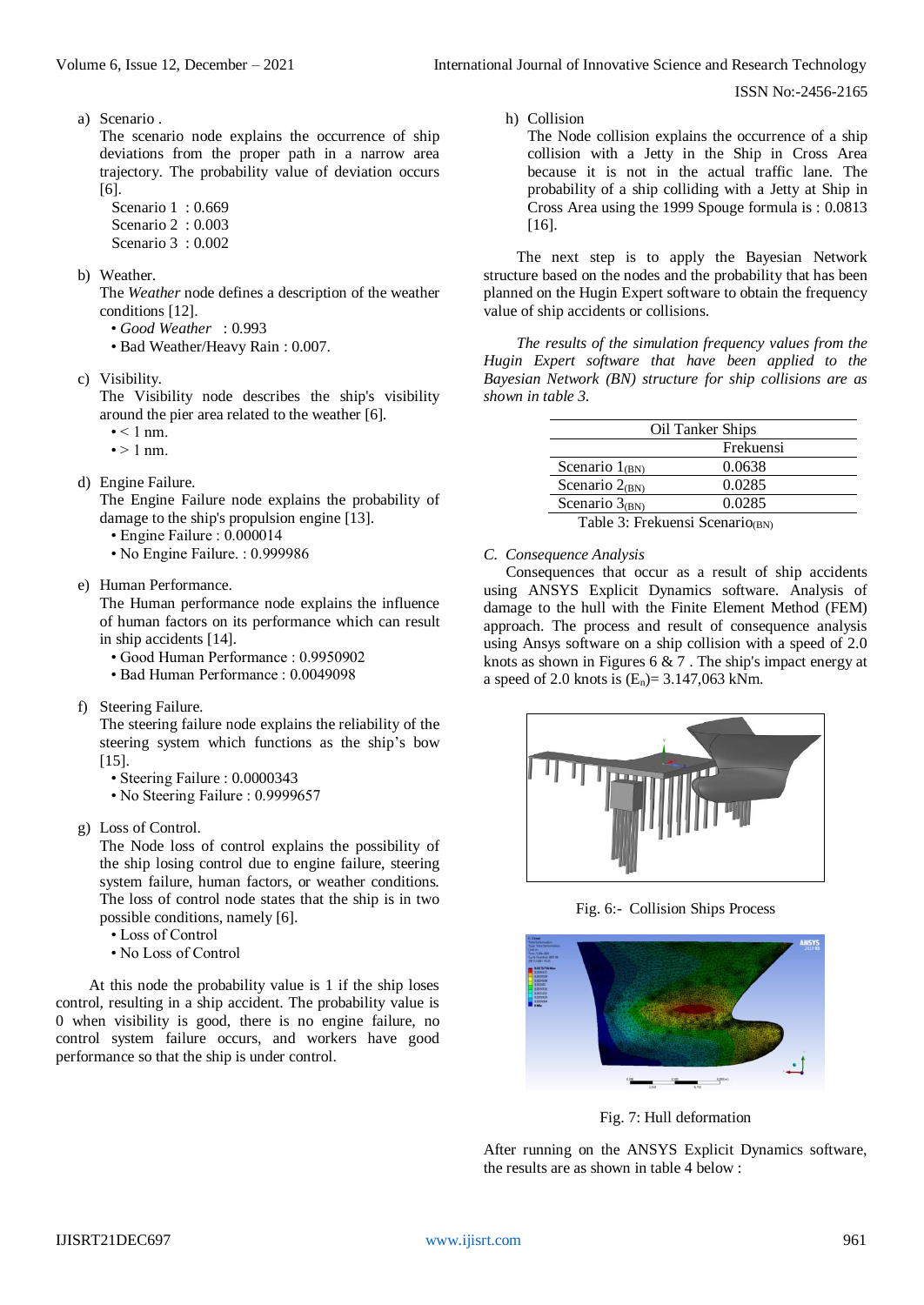| Speed              | Deformation<br>Area $(m^2)$ | Normal Stress<br>Mpa) | <b>Shear Stress</b><br>Mpa) |  |
|--------------------|-----------------------------|-----------------------|-----------------------------|--|
| $2.0 \text{ knot}$ |                             | .4.159                | 16.91                       |  |

Table 4: Deformation Area

With a deformation area of 171,131  $m^2$ , then the cost of repairing the deformed hull plate is calculated. The calculation of repair costs in the  $171,131$  m<sup>2</sup> deformation area can be seen in table 5.

| No                                                | Plate thicknesst<br>(mm) | Plate size<br>(mm) | Qty | Weight/sheet<br>(kg) | Total Weight<br>(kg) | Price/kg      | Total price                       |
|---------------------------------------------------|--------------------------|--------------------|-----|----------------------|----------------------|---------------|-----------------------------------|
|                                                   | Plate 10                 | 1524 x<br>12192    | 10  | 1.459                | 14.590.00            | IDR.7.875,00  | IDR.114.896.250,00                |
|                                                   | New plate repair cost    |                    |     |                      | 14.590,00            | IDR.32.400,00 | IDR.472.716.000,00                |
| Amount of Expenditure for hull deformation repair |                          |                    |     |                      |                      |               | IDR.587.612.250,00<br>€.36.138,18 |

Table 5: Cost of repairs

The total cost needed to repair a ship that had a collision with a hull deformation of  $171,131$  m<sup>2</sup> was IDR 587.612.250,00 or € 36.138,18 That number could be even greater if the finishing work stage is needed.

## *D. Risk Matrik Assessment*

From the data obtained from the Bayesian Network after being applied to the Hugin Expert software, the frequency of ship collisions with Jetty is as in table 3, so that the frequency lies at level  $-1$  (1 - 10 years  $= 1$  time an accident occurs)[10].

Consequence data obtained from the ANSYS software application with a deformation area of  $171,131$  m<sup>2</sup> if repairs are carried out, the costs for consequences are  $\epsilon$ .36.138,18. This means that the consequences are located at level 4 (Significant)[10].

Furthermore, mapping the frequency value and consequence value on the Risk Matrix based on the DNV GL (2015) standard to determine the risk profile of the dangers that may occur in the event of a ship collision with a Jetty which is described in Figure 8.



Fig. 8: Risk Matrik Collision

The final result of this risk assessment is that the frequency is at level -1 and the consequences are at level 4, so the risk level for this case is in the Tolerable category.

# **IV. CONCLUSIONS**

From the results of processing and analyzing data related to the formulation of the problem and objectives in this study, the following conclusions can be drawn:

- Based on the results of investigations from competent and experienced parties, the general causal factors that contribute to ship accidents include human error, technical, and weather.
- Based on the results of running on the Hugin Expert software using the Bayesian Network method from the previous hazard identification, the frequency results in 3 (three) scenarios are 0.0638, 0.0285, and 0.0285.
- Based on the results of running the Ansys software, the consequences due to deformation if the repair is carried out will cost IDR 587.612.250,00 or  $\epsilon$  36.138.18
- Based on the results of the combination of frequency and consequences applied to the 2015 DNV GL Risk Matrix, the risk level is in the Tolerable category.

## **ACKNOWLEDGMENT**

The author would like to thank Lecturers and Postgraduate Students and members of the Applied Masters Laboratory of the Shipbuilding Institute of Polytechnic Surabaya for their assistance and support in carrying out this ship collision risk analysis research.

## **REFERENCES**

- [1.] Sereati Hasugian , A.A. Istri Sri Wahyuni , Maulidiah Rahmawati , Arleiny , 2017. Pemetaan Karakteristik Kecelakaan Kapal di Perairan Indonesia Berdasarkan Investigasi KNKT. Volume 29,No.2
- [2.] KNKT.,2019.Laporan Analisis Kecelakaan Kapal tahun 2007-2019.
- [3.] Pelindo., 2013. Annual Report
- [4.] Jasa Marga, 2019. Teknik dan Metode Identifikasi dan Analisis Risiko
- [5.] Australian/New Zealand Standard, Risk Management AS/NZS 4360:1999.
- [6.] DNV. report, 2003. .Risk Assessment-Large Passenger Ships Navigation.
- [7.] Aldara, DR, Artana KB, Ariana IM, 2020. Rsik Assessment of Subsea Pipeline due to Installation and